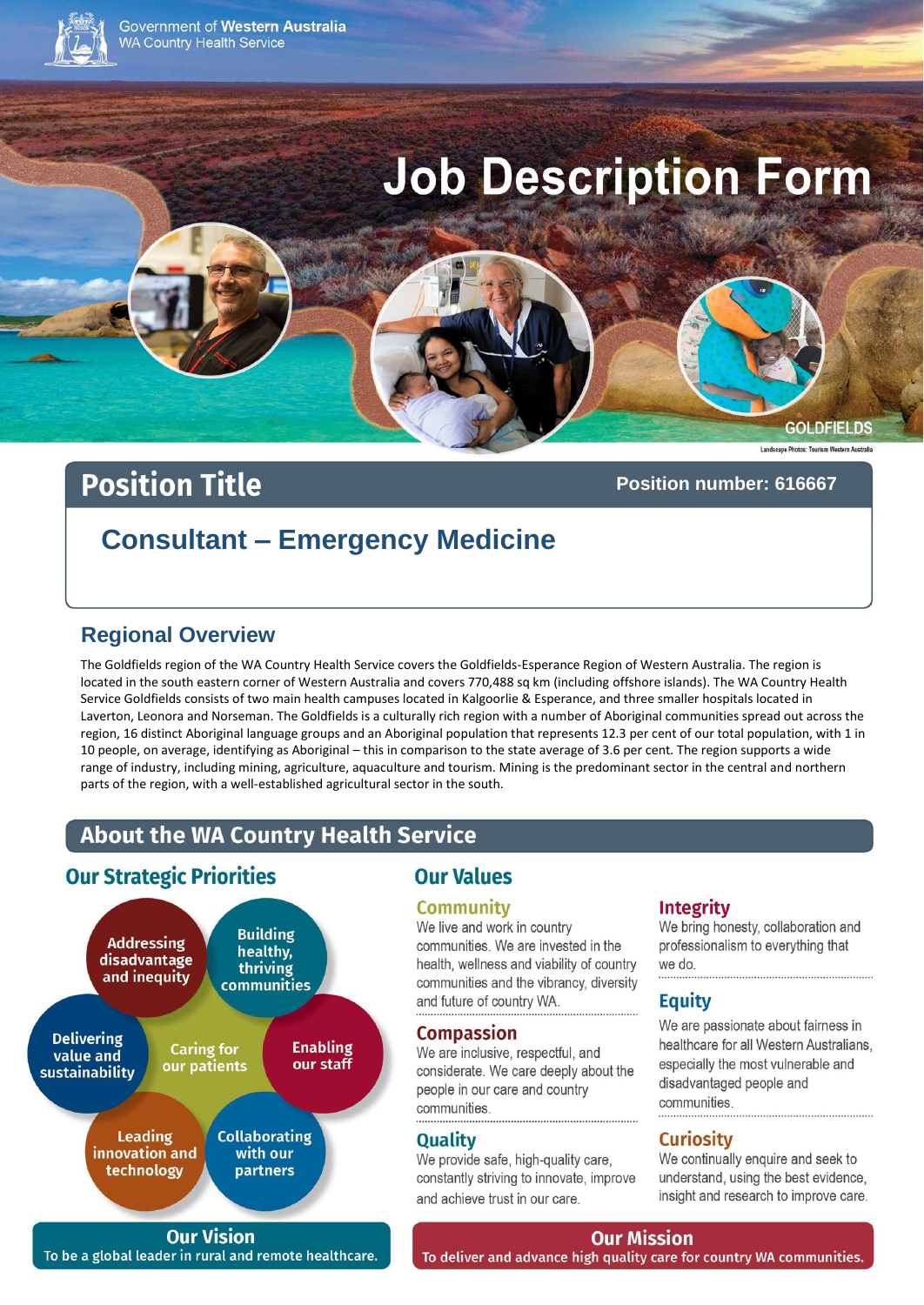| Position Title: Consultant - Emergency Medicine | Position Number: 616667 | Classification: MP Consultant |
|-------------------------------------------------|-------------------------|-------------------------------|
|                                                 |                         | Year 1-9                      |

#### **Directorate Overview**

This portfolio provides the region with medical leadership and governance. It also supports the following: medical and surgical specialities and visiting medical practitioners. This portfolio has a regional focus on medical workforce (engagement and clinical training), regional improvement, safety, quality and risk management.

Our Directorate actively supports and encourages diversity and inclusion across all occupational groups through the development and implementation of initiatives aimed at accessing and improving employment and mentoring opportunities for all people. Our strategies are located at [www.wacountry.health.wa.gov.au](http://www.wacountry.health.wa.gov.au/)

## **Position Details**

| <b>Position Number:</b>        | 616667                                 | Registration Date:   December 2021 |            |
|--------------------------------|----------------------------------------|------------------------------------|------------|
| Classification:                | MP Consultant Year 1-9                 | Location:                          | Kalgoorlie |
| Award / Agreement:             | <b>Medical Practitioners Agreement</b> |                                    |            |
| <b>Organisational Context:</b> | Regional                               |                                    |            |

## **Position Overview**

Responsible for the provision of a comprehensive clinical service in Emergency Medicine to Patients of WA Country Health Service- Goldfields and the leadership of the multi-disciplinary team to provide comprehensive emergency services to patients of the Kalgoorlie Health Campus. Promotes patient quality and safety within the emergency department. Provides leadership, management, training, supervision and education for Senior Medical Practitioners, Interns, Resident Medical Officers and Registrars in collaboration with the Director of Medical Services.

# **Reporting Relationships**

| <b>Responsible to:</b>                     | Other positions reporting to this position:                   |
|--------------------------------------------|---------------------------------------------------------------|
| 615743: Director Medical Services          | 601525: Consultant Physician General Medicine                 |
|                                            | 601558/616663/616664: Consultant Surgeon General<br>Surgery   |
| This position:                             | 601578/614289/614290: Consultant Paediatrician - General      |
| 616667: Consultant - Emergency Medicine    | 601592/616134/616660: Senior Medical Practitioner             |
| MP Consultant Year 1-9                     | 601595/616661/616662: Consultant Obstetrician and             |
|                                            | Gynae                                                         |
|                                            | 601920/601921/616655/616656/616657: Health Service            |
| <b>Positions under direct supervision:</b> | <b>Medical Practitioner</b>                                   |
| <b>Medical Interns</b>                     | 613198/615739/615740/616668: Consultant Emergency<br>Medicine |
|                                            | 613306/616665/616666: Consultant Anaesthetist                 |
|                                            | 614287/614288: Consultant Physician - General Medicine        |
|                                            | 614465: Director Clinical Training                            |
|                                            | 614492/616658/616659: Senior Registrar - General              |
|                                            | Medicine                                                      |
|                                            | 614493: Registrar Service - General                           |
|                                            | 614494: Resident Medical Officer - General                    |
|                                            | 616120: Consultant - Physician - Palliative Care              |
|                                            |                                                               |

Our Values: Community | Compassion | Quality | Integrity | Equity | Curiosity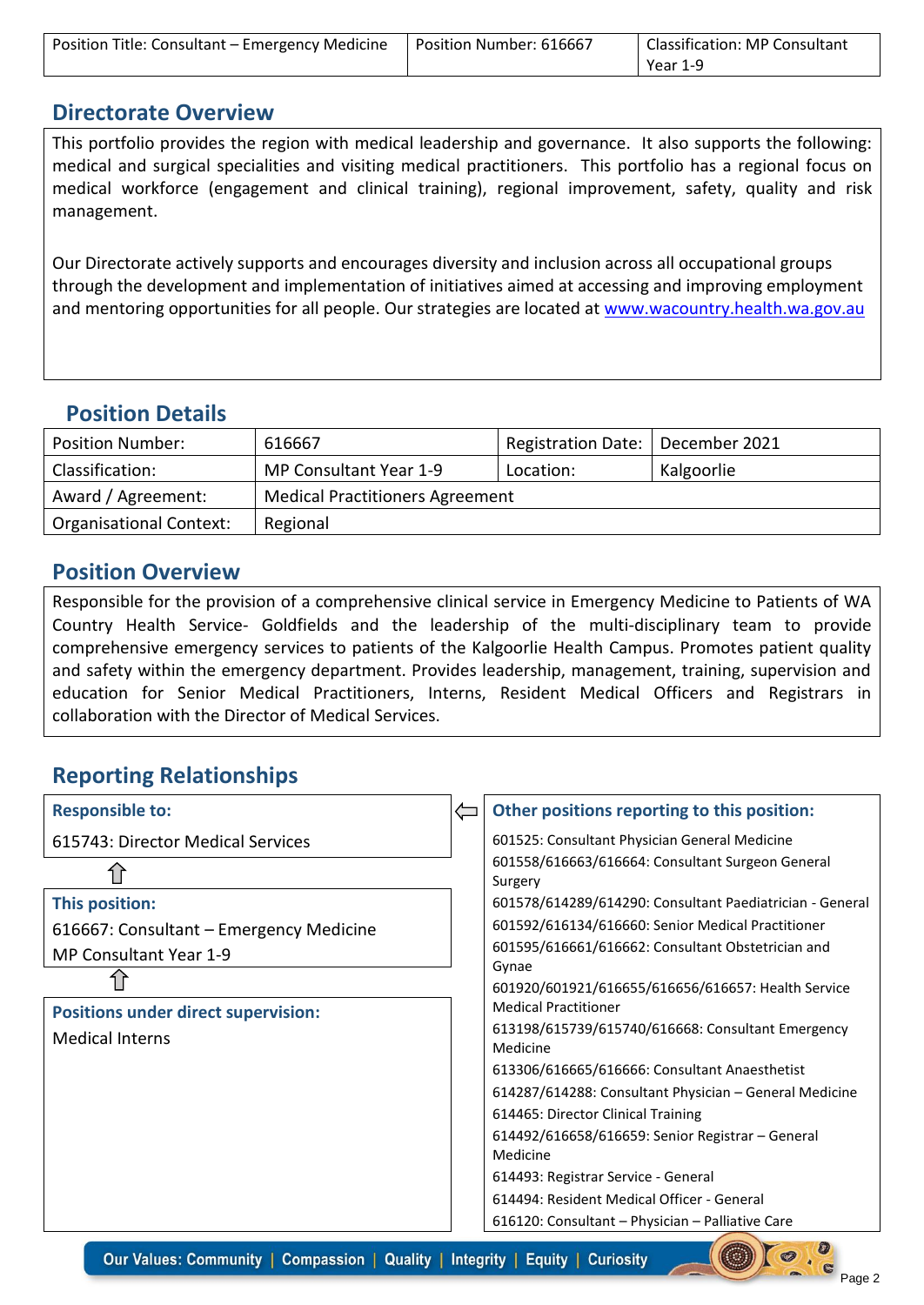| Position Title: Consultant - Emergency Medicine | Position Number: 616667 | Classification: MP Consultant |
|-------------------------------------------------|-------------------------|-------------------------------|
|                                                 |                         | Year 1-9                      |

# **Key Duties/Responsibilities**

#### **1. CLINICAL**

- 1.1. Provides clinical management of Emergency Medicine patients utilising evidence based practice.
- 1.2. Assist with Australian Triage Standards and National Emergency Access Target requirements when clinically safe.
- 1.3. Leads, supervises, coordinates and manages the care of patients with life threatening conditions, including multiple traumas.
- 1.4. Participates fully in the Emergency Medicine Consultant roster including on call as rostered.
- 1.5. Provides clinical services as determined appropriate for a 24 hour emergency service, including telephone or video-conference consultations and advice to WA Country Health staff in Multi Purpose Sites.
- 1.6. Maintains quality patient medical records in accordance with health service protocols.
- 1.7. Fully supports electronic clinical systems and promote and educate the use of NAC's discharge summaries and communication of patient information to health care providers.
- 1.8. Liaises with members of the health care team and private practitioners to meet the needs of patients under their care.
- 1.9. Responsible for a portfolio as directed by the Director of Medical Services (DMS).
- 1.10. Supports medical colleagues and nursing colleagues in the performance of their clinical duties.

#### **2. CLINICAL ADMINISTRATION**

- 2.1. Ensures the ongoing application of continuous quality improvement principles in systematically evaluating and meeting customer needs.
- 2.2. Ensures compliance with relevant standards, legislation and regulatory requirements.
- 2.3. Liaises with members of the health care team and the private sector to meet the needs of patients under their care and maintain a customer-focused approach.
- 2.4. Participates in governance-led departmental and doctor's committee meetings as required, such as Medical Advisory Committee meetings, Emergency Medicine Clinical Governance meetings and mortality and morbidity meetings.
- 2.5. Actively participates in service development activities eg: Medical Emergency Team, Medical Emergency Response.
- 2.6. Attends to medico-legal issues that arise concerning patients that have been under their care and advises the DMS.
- 2.7. Assists the DMS with complaints management as required.

#### **3. EDUCATION**

- 3.1. Acts as a role model and mentor to medical students and medical colleagues during their placement.
- 3.2. Supervises junior medical staff, including the assessment of staff performance in relation to clinical competence, adherence to departmental protocols, timely and accurate documentation, communication with patients, relatives, peers, other staff and doctors in other hospitals and in the community.
- 3.3. Participates in professional educational activities, regular performance review and provides evidence of maintaining current knowledge and skills.
- 3.4. Participates in post-graduate and under-graduate training programs for junior medical staff, trainees and medical students.
- 3.5. Supervises guide and teaches nursing, allied health and other support staff as appropriate.
- 3.6. Participates in departmental academic activities and mandatory essential training and skills.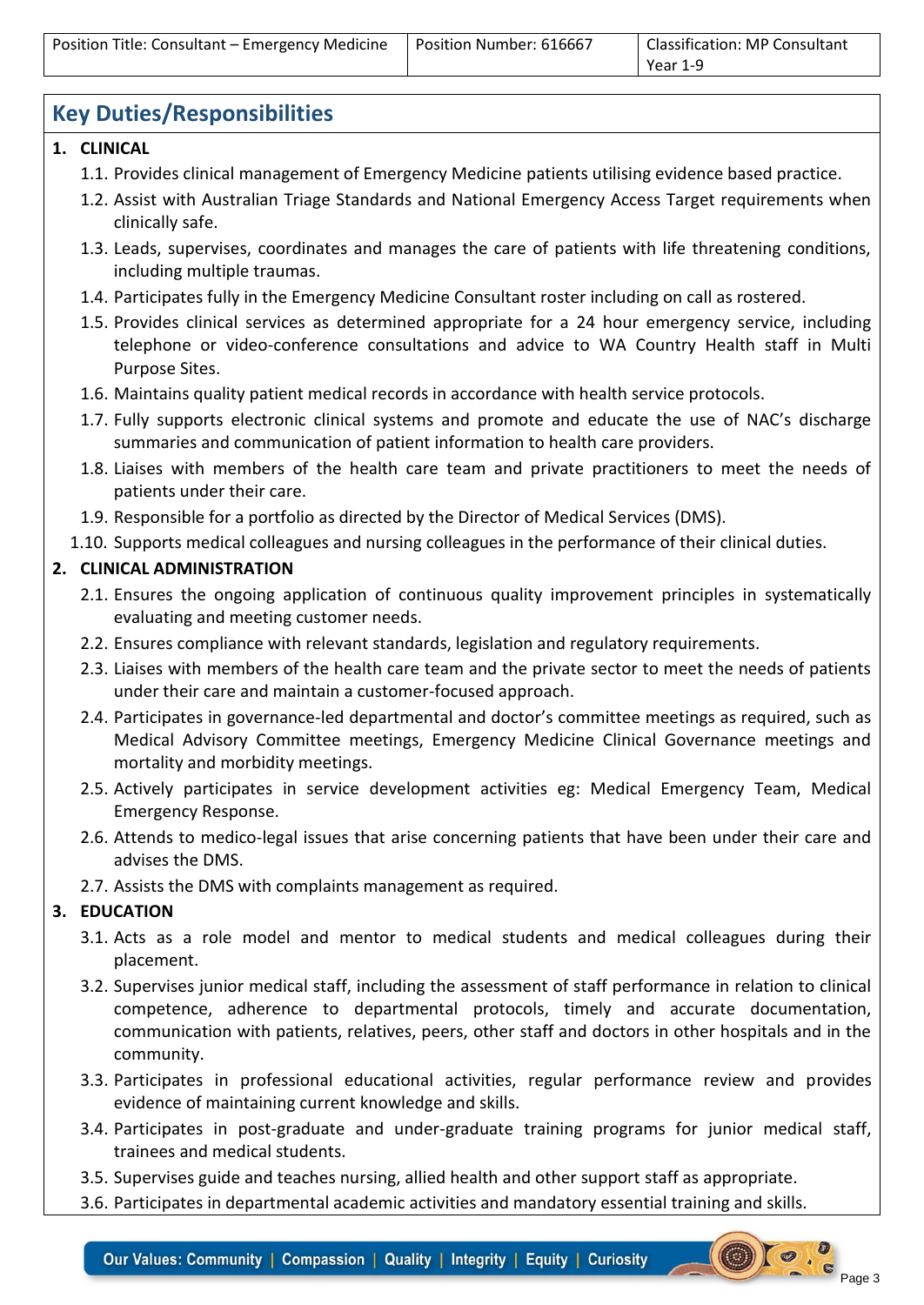| Position Title: Consultant - Emergency Medicine | Position Number: 616667 | Classification: MP Consultant |
|-------------------------------------------------|-------------------------|-------------------------------|
|                                                 |                         | Year 1-9                      |

#### **4. LEADERSHIP**

- 4.1. Demonstrates professional standards and ethics as appropriate to the seniority and leadership role of clinical staff and according to WA Country Health Service Code of Conduct.
- 4.2. Demonstrates excellence in interpersonal skills when dealing with patients, colleagues, nursing, allied health and support staff.
- 4.3. Participates in doctor's clinical meetings and quality improvement and audit activities. These include the departments Morbidity, Mortality and Peer review activities, the hospitals contribution to the Clinical Incident Management Policy (CIM) and other clinical governance activities as directed.
- 4.4. Participates in WA Country Health Service Goldfields planning, strategy and practices.
- 4.5. Develop, implement and monitor Quality Assurance measures.
- 4.6. Assessment of subordinate medical staff performance in relation to clinical competence, adherence to departmental protocols, timely and accurate documentation, communication with patients, relatives, peers and other medical colleagues in other hospitals and in the community.

#### **5. OTHER**

- 5.1. May be required to assist with regional duties.
- 5.2. Performs other duties as directed by the Director Medical Services.

 $\left( \bigoplus \right)$